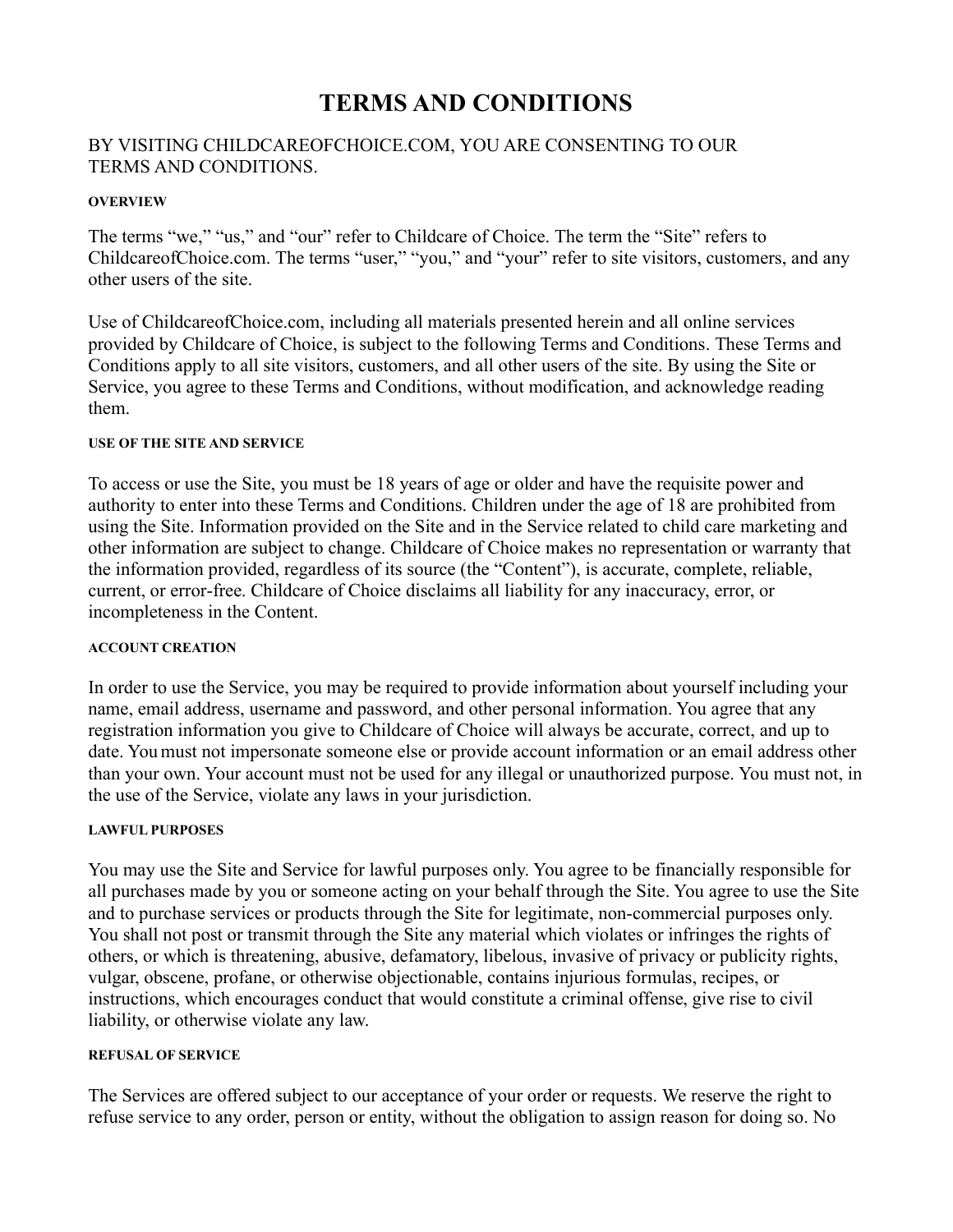order is deemed accepted by us until payment has been processed. We may at any time change or discontinue any aspect or feature of the Site or Service, subject to us fulfilling our previous responsibilities to you based on acceptance of your payment.

## **ORDER CONFIRMATION**

We will email you to confirm the placement of your order and with details concerning product delivery. In the event that there is an error in this email confirmation, it is your responsibility to inform us as soon as possible.

# **CANCELLATIONS, REFUNDS & RETURNS**

No returns will be accepted more than 60 days after purchase.

## **PRODUCT DESCRIPTION**

We endeavor to describe and display the Service as accurately as possible. While we try to be as clear as possible in explaining the Service, please do not accept that the Site is entirely accurate, current, or error-free. From time to time we may correct errors in pricing and descriptions. We reserve the right to refuse or cancel any order with an incorrect price listing.

## **MATERIAL YOU SUBMIT TO THE SITE**

You shall not upload, post or otherwise make available on the Site any artwork, photos, or other materials (collectively "Materials") protected by copyright, trademark, or other proprietary right without the express written permission of the owner of the copyright, trademark, or other proprietary right, and the burden of determining that any Materials are not so protected rests entirely with you. You shall be liable for any damage resulting from any infringement of copyrights, trademarks, or other proprietary rights, or any other harm resulting from such a submission. For all Materials submitted by you to the Site, you automatically represent or warrant that you have the authority to use and distribute the Materials, and that the use or display of the Materials will not violate any laws, rules, regulations, or rights of third parties.

## **INTELLECTUAL PROPERTY RIGHTS TO YOUR MATERIALS**

We claim no intellectual property rights over the material you supply to Childcare of Choice. You retain copyright and any other rights you may rightfully hold in any content that you submit through the Site or Service. Content you submit to Childcare of Choice remains yours to the extent that you have any legal claims therein. You agree to hold Childcare of Choice harmless from and against all claims, liabilities, and expenses arising out of any potential or actual copyright or trademark misappropriation or infringement claimed against you. By posting material on the Site, you grant us a worldwide, nonexclusive, irrevocable license to use the material for promotional, business development, and marketing purposes.

## **OUR INTELLECTUAL PROPERTY**

The Site and Service contain intellectual property owned by Childcare of Choice , including trademarks, copyrights, proprietary information, and other intellectual property. You may not modify, publish, transmit, participate in the transfer or sale of, create derivative works from, distribute, display, reproduce or perform, or in any way exploit in any format whatsoever any of the Site or Service Content or intellectual property, in whole or in part, without our prior written consent. We reserve the right to immediately remove you from the Service, without refund, if you are caught violating this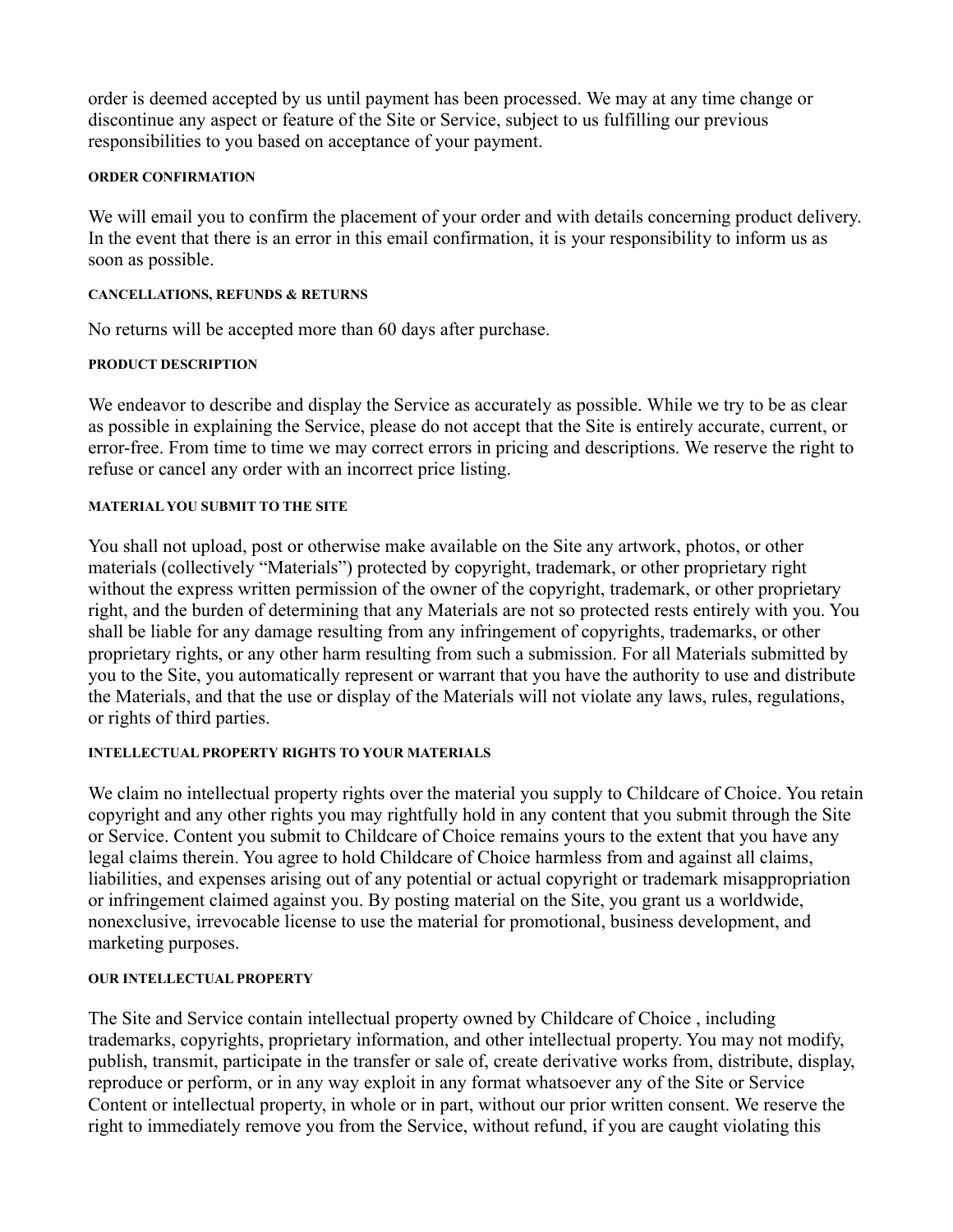intellectual property policy.

# **CHANGED TERMS**

We may at any time amend these Terms and Conditions. Such amendments are effective immediately upon notice to you by us posting the new Terms and Conditions on this Site. Any use of the Site or Service by you after being notified means you accept these amendments. We reserve the right to update any portion of our Site and Service, including these Terms and Conditions, at any time. We will post the most recent versions to the Site and list the effective dates on the pages of our Terms and Conditions.

# **LIMITATION OF LIABILITY**

YOU AGREE THAT UNDER NO CIRCUMSTANCES SHALL WE BE LIABLE FOR DIRECT, INDIRECT, INCIDENTAL, CONSEQUENTIAL, SPECIAL, PUNITIVE, EXEMPLARY, OR ANY OTHER DAMAGES ARISING OUT OF YOUR USE OF THE SITE OR SERVICE. ADDITIONALLY, CHILDCARE OF CHOICE IS NOT LIABLE FOR DAMAGES IN CONNECTION WITH (I) ANY FAILURE OF PERFORMANCE, ERROR, OMISSION, DENIAL OF SERVICE, ATTACK, INTERRUPTION, DELETION, DEFECT, DELAY IN OPERATION OR TRANSMISSION, COMPUTER VIRUS, OR LINE OR SYSTEM FAILURE; (II) LOSS OF REVENUE, ANTICIPATED PROFITS, BUSINESS, SAVINGS, GOODWILL OR DATA; AND (III) THIRD PARTY THEFT OF, DESTRUCTION OF, UNAUTHORIZED ACCESS TO, ALTERATION OF, OR USE OF YOUR INFORMATION OR PROPERTY, REGARDLESS OF OUR NEGLIGENCE, GROSS NEGLIGENCE, FAILURE OF AN ESSENTIAL PURPOSE AND WHETHER SUCH LIABILITY ARISES IN NEGLIGENCE, CONTRACT, TORT, OR ANY OTHER THEORY OF LEGAL LIABILITY. THE FOREGOING APPLIES EVEN IF CHILDCARE OF CHOICE HAS BEEN ADVISED OF THE POSSIBILITY OF OR COULD HAVE FORESEEN THE DAMAGES. IN THOSE STATES THAT DO NOT ALLOW THE EXCLUSION OR LIMITATION OF LIABILITY FOR THE DAMAGES, OUR LIABILITY IS LIMITED TO THE FULLEST POSSIBLE EXTENT PERMITTED BY LAW. IN NO EVENT SHALL CHILDCARE OF CHOICE'S CUMULATIVE LIABILITY TO YOU EXCEED THE TOTAL PURCHASE PRICE OF THE SERVICE YOU HAVE PURCHASED FROM CHILDCARE OF CHOICE, AND IF NO PURCHASE HAS BEEN MADE BY YOU CHILDCARE OF CHOICE'S CUMULATIVE LIABILITY TO YOU SHALL NOT EXCEED \$100.

# **THIRD PARTY RESOURCES**

The Site and the Service contain links to third party websites and resources. You acknowledge and agree that we are not responsible or liable for the availability, accuracy, content, or policies of third party websites or resources. Links to such websites or resources do not imply any endorsement by or affiliation with Childcare of Choice. You acknowledge sole responsibility for and assume all risk arising from your use of any such websites or resources.

# **INDEMNIFICATION**

You shall indemnify and hold us harmless from and against any and all losses, damages, settlements, liabilities, costs, charges, assessments, and expenses, as well as third party claims and causes of action, including, without limitation, attorney's fees, arising out of any breach by you of any of these Terms and Conditions, or any use by you of the Site or Service. You shall provide us with such assistance, without charge, as we may request in connection with any such defense, including, without limitation, providing us with such information, documents, records, and reasonable access to you, as we deem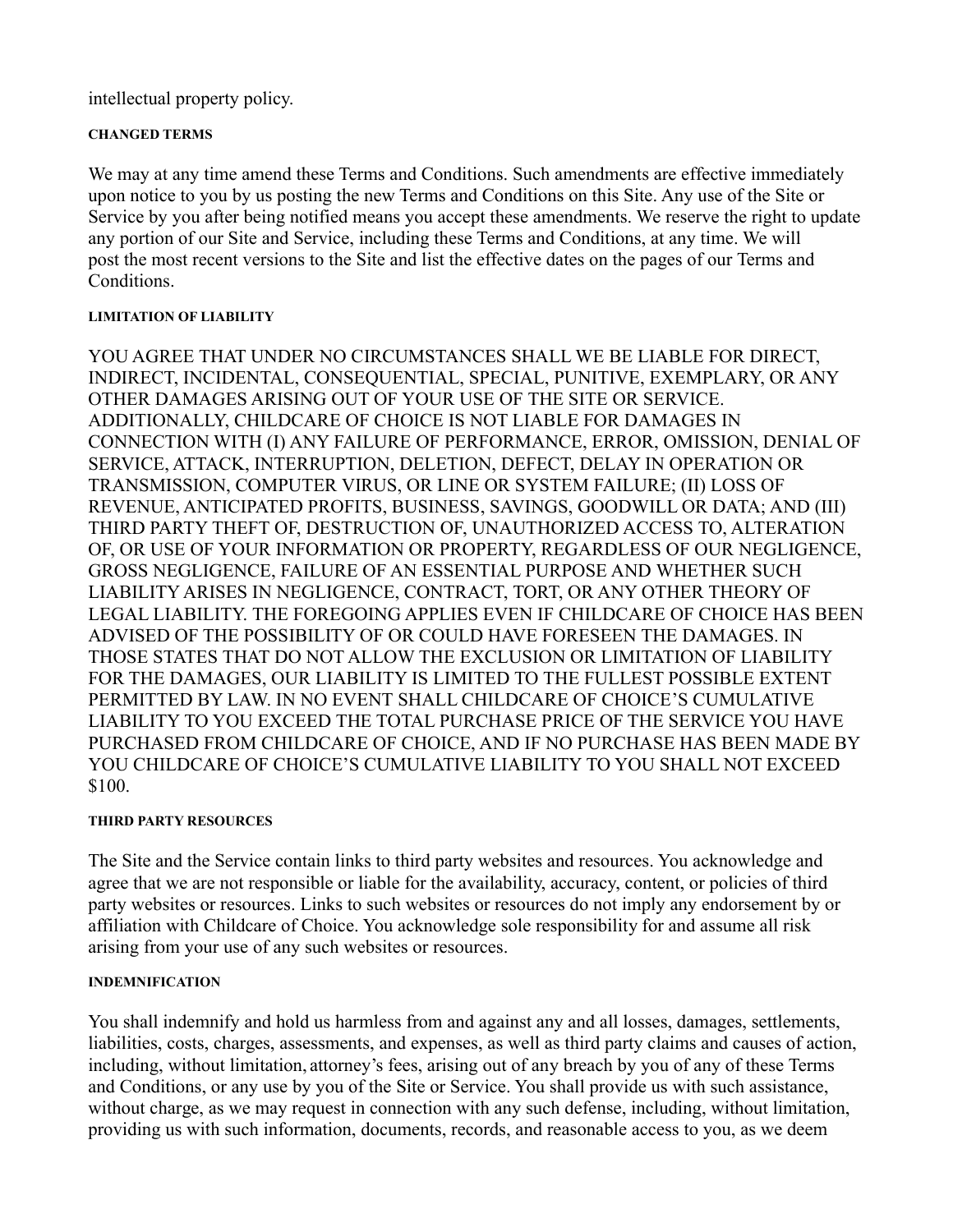necessary. You shall not settle any third party claim or waive any defense without our prior written consent.

# **EFFECT OF HEADINGS**

The subject headings of the paragraphs and subparagraphs of this Agreement are included for convenience only and shall not affect the construction or interpretation of any of its provisions.

# **ENTIRE AGREEMENT; WAIVER**

This Agreement constitutes the entire agreement between you and Childcare of Choice pertaining to the Site and Service and supersedes all prior and contemporaneous agreements, representations, and understandings between us. No waiver of any of the provisions of this Agreement by Childcare of Choice shall be deemed, or shall constitute, a waiver of any other provision, whether or not similar, nor shall any waiver constitute a continuing waiver. No waiver shall be binding unless executed in writing by Childcare of Choice.

## **NOTICES**

All notices, requests, demands, and other communications under this Agreement shall be in writing and properly addressed as follows:

Childcare of Choice c/o Jennifer Carsen 890 Woodbury Ave. Portsmouth, NH 03801 USA

## **GOVERNING LAW; VENUE; MEDIATION**

This Agreement shall be construed in accordance with, and governed by, the laws of the State of New Hampshire as applied to contracts that are executed and performed entirely in New Hampshire. The exclusive venue for any arbitration or court proceeding based on or arising out of this Agreement shall be Rockingham County, New Hampshire. The parties agree to attempt to resolve any dispute, claim, or controversy arising out of or relating to this Agreement by mediation, which shall be conducted under the then current mediation procedures of The CPR Institute for Conflict Prevention & Resolution3 or any other procedure upon which the parties may agree. The parties further agree that their respective good faith participation in mediation is a condition precedent to pursuing any other available legal or equitable remedy, including litigation, arbitration, or other dispute resolution procedures.

## **RECOVERY OF LITIGATION EXPENSES**

If any legal action or any arbitration or other proceeding is brought for the enforcement of this Agreement, or because of an alleged dispute, breach, default, or misrepresentation in connection with any of the provisions of this Agreement, the successful or prevailing party or parties shall be entitled to recover reasonable attorney's fees and other costs incurred in that action or proceeding, in addition to any other relief to which it or they may be entitled.

## **SEVERABILITY**